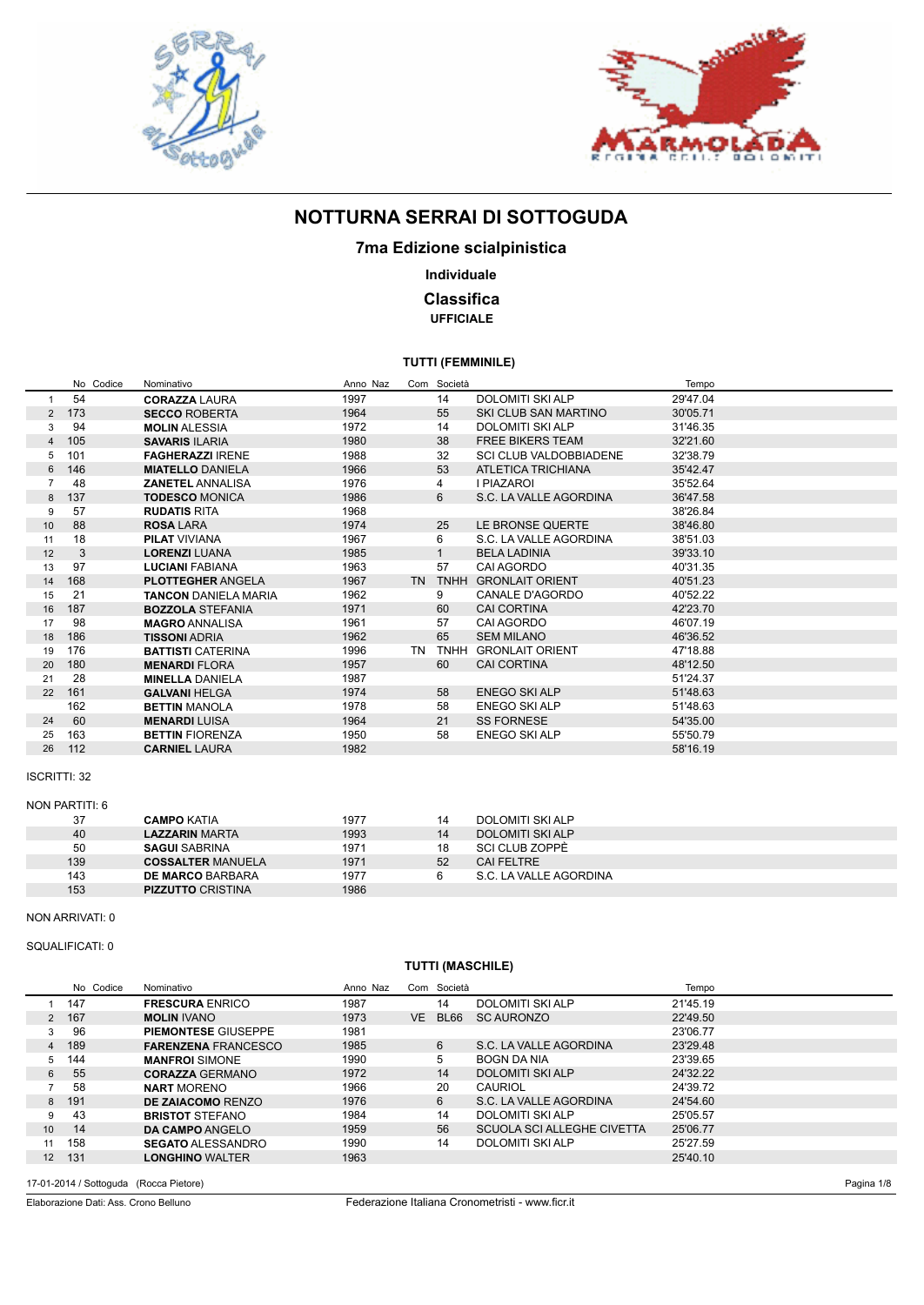## **7ma Edizione scialpinistica**

**Individuale**

### **Classifica**

**UFFICIALE**

|    | No Codice              | Nominativo                   | Anno Naz | Com Società     |                               | Tempo      |
|----|------------------------|------------------------------|----------|-----------------|-------------------------------|------------|
| 13 | 46                     | <b>SOPPELSA DANIELE</b>      | 1998     | 14              | DOLOMITI SKI ALP              | 25'53.22   |
| 14 | 141                    | <b>DAL PONT FEDERICO</b>     | 1989     | 14              | <b>DOLOMITI SKI ALP</b>       | 26'15.42   |
| 15 | 63                     | <b>MOTTES GIACOMO</b>        | 1964     | 22              | <b>TEAM CAVERSON</b>          | 26'19.33   |
| 16 | 62                     | <b>CHENET EMANUEL</b>        | 1978     | 6               | S.C. LA VALLE AGORDINA        | 26'24.51   |
| 17 | 175                    | <b>BATTISTI MARTINO</b>      | 1963     |                 | TN TNHH GRONLAIT ORIENT       | 26'25.36   |
| 18 | 129                    | <b>COSTA VALENTINO</b>       | 1987     | 6               | S.C. LA VALLE AGORDINA        | 26'32.32   |
| 19 | 104                    | <b>RONZON ERWIN</b>          | 1997     | 32              | <b>SCI CLUB VALDOBBIADENE</b> | 26'54.38   |
| 20 | 109                    | <b>CERVO MAURO</b>           | 1976     | 41              | <b>SCI CLUB ALLEGHE</b>       | 27'03.13   |
|    |                        |                              |          |                 |                               |            |
| 21 | 47                     | <b>DECIMA SIMONE</b>         | 1987     | 6               | S.C. LA VALLE AGORDINA        | 27'07.14   |
| 22 | 20                     | <b>GANZ LIVIO</b>            | 1959     | 6               | S.C. LA VALLE AGORDINA        | 27'36.30   |
| 23 | 70                     | <b>GABRIELI ANDREA</b>       | 1980     | 24              | SKI TEAM LAGORAI              | 28'26.36   |
| 24 | 190                    | <b>ZANOTELLI TOMMASO</b>     | 1965     | 67              | SCI CAI SCHIO 1910            | 28'30.16   |
| 25 | 5                      | <b>FAGHERAZZI ALESSANDRO</b> | 1986     |                 |                               | 28'41.35   |
| 26 | 133                    | <b>TOFFOLI GABRIELE</b>      | 1976     | 6               | S.C. LA VALLE AGORDINA        | 29'05.09   |
| 27 | 87                     | <b>BRESOLIN MARCO</b>        | 1971     | 29              | <b>GSA MONTEGRAPPA</b>        | 29'15.41   |
| 28 | 188                    | <b>PALLA IGOR</b>            | 1981     | 66              | <b>LEOR DA FODOM</b>          | 29'17.53   |
| 29 | 61                     | <b>CALLIGARO LIO</b>         | 1953     | 21              | <b>SS FORNESE</b>             | 29'22.39   |
| 30 | $\overline{4}$         | <b>LORENZINI STEFANO</b>     | 1978     | $\mathbf{1}$    | <b>BELA LADINIA</b>           | 29'25.37   |
| 31 | 92                     | <b>SOCCOL ROBERTO</b>        | 1968     | 6               | S.C. LA VALLE AGORDINA        | 29'32.33   |
| 32 | 59                     | <b>VOLTOLINI ROBERTO</b>     | 1975     | 5               | <b>BOGN DA NIA</b>            | 29'32.35   |
| 33 | 107                    | <b>GALVANI MASSIMILIANO</b>  | 1986     | 39              | FGRONAFLOREX-PROGETTO 201     | 29'40.15   |
| 34 | 177                    | <b>DE PAOLI JACOPO</b>       | 1988     | 39              | FGRONAFLOREX-PROGETTO 201     | 29'40.43   |
| 35 | 68                     | <b>COMARELLA MASSIMO</b>     | 1970     | 32              | <b>SCI CLUB VALDOBBIADENE</b> | 29'43.08   |
|    | 19                     | <b>FUSINA MAURIZIO</b>       |          | 6               | S.C. LA VALLE AGORDINA        | 29'44.22   |
| 36 |                        |                              | 1970     |                 |                               |            |
| 37 | 32                     | <b>GUARIENTO GIUSEPPE</b>    | 1950     | 11              | <b>MONTANAIA RACING</b>       | 29'49.33   |
| 38 | 93                     | <b>RISPETTO ALBERTO</b>      | 1973     | 32              | <b>SCI CLUB VALDOBBIADENE</b> | 29'57.23   |
| 39 | 64                     | <b>RIVA DIEGO</b>            | 1967     | 6               | S.C. LA VALLE AGORDINA        | 30'09.68   |
| 40 | 72                     | <b>FANTE LORIS</b>           | 1979     | 24              | <b>SKI TEAM LAGORAI</b>       | 30'15.22   |
| 41 | 17                     | <b>BETTEGA LORIS</b>         | 1958     | 4               | I PIAZAROI                    | 30'35.39   |
| 42 | 135                    | <b>DELL'OSBEL PIETRO</b>     | 1965     | 6               | S.C. LA VALLE AGORDINA        | 30'43.46   |
| 43 | 66                     | <b>CODELLO WALTER</b>        | 1975     | 32              | <b>SCI CLUB VALDOBBIADENE</b> | 30'44.90   |
| 44 | 134                    | <b>SOCCOL FERRUCCIO</b>      | 1978     | 6               | S.C. LA VALLE AGORDINA        | 30'45.90   |
| 45 | 90                     | <b>SIBILLON GIACOMO</b>      | 1987     | 6               | S.C. LA VALLE AGORDINA        | 30'59.97   |
| 46 | 91                     | <b>CADORIN VALENTINO</b>     | 1967     | 6               | S.C. LA VALLE AGORDINA        | 31'31.55   |
| 47 | 95                     | <b>SPAGNOLI GIANPAOLO</b>    | 1964     | 57              | CAI AGORDO                    | 31'32.78   |
| 48 | 184                    | <b>FIORI ALESSANDRO</b>      | 1968     | $5\overline{)}$ | <b>BOGN DA NIA</b>            | 31'36.00   |
| 49 | 155                    | <b>LOTT MARIANO</b>          | 1962     | 55              | SKI CLUB SAN MARTINO          | 32'15.41   |
| 50 | 89                     | <b>ROSSI MATTEO</b>          | 1995     | 31              | LEOR DA FODOM                 | 32'17.92   |
|    |                        |                              | 1957     | 10              | S.C. PONTE NELLE ALPI         |            |
| 51 | 13                     | <b>FURLAN GIUSEPPE</b>       |          |                 |                               | 32'43.85   |
| 52 | 15                     | <b>LOSSO RENÉ</b>            | 1970     | $\overline{7}$  | <b>BROMBAL CLUB BELLUNO</b>   | 33'01.48   |
| 53 | 9                      | <b>LIBERTINI ALBERTO</b>     | 1984     | 3               | <b>US PRIMIERO</b>            | 33'16.49   |
| 54 | 53                     | <b>GESSI ENRICO</b>          | 1981     | 8               | PEDEMONTANA DEL GRAPPA        | 33'35.07   |
| 55 | 75                     | <b>BONATO DARIO</b>          | 1989     | 25              | LE BRONSE QUERTE              | 33'42.63   |
| 56 | 77                     | <b>FRENA LEOPOLDO</b>        | 1966     | 26              | POSALZ SKI-ALP                | 33'54.23   |
| 57 | 74                     | <b>TOLFO ERMANNO</b>         | 1966     | 25              | LE BRONSE QUERTE              | 34'19.66   |
| 58 | 82                     | <b>ROSSON IVANO</b>          | 1963     | 28              | AMATORI COL DI FOGLIA         | 34'19.91   |
| 59 | 65                     | <b>LUCCHETTA MATTEO</b>      | 1987     |                 |                               | 34'50.25   |
| 60 | 164                    | <b>BETTIN MARCO</b>          | 1976     | 58              | <b>ENEGO SKI ALP</b>          | 35'09.15   |
| 61 | 151                    | <b>BASSO FRANCESCO</b>       | 1967     | 25              | LE BRONSE QUERTE              | 35'13.08   |
| 62 | 83                     | <b>MASAREI OMAR</b>          | 1991     |                 |                               | 35'30.16   |
| 63 | 124                    | <b>DA TOS DARIO</b>          | 1981     | 41              | <b>SCI CLUB ALLEGHE</b>       | 35'35.24   |
| 64 | 23                     | <b>DE MATTIA FABIO</b>       | 1963     | 50              | S.C. VAL FIORENTINA           | 35'59.12   |
| 65 | 128                    | <b>SORARÜ VIRGINIO</b>       | 1954     | 5               | BOGN DA NIA                   | 35'59.92   |
| 66 | 27                     | <b>FONTANA MARCO</b>         | 1982     |                 |                               | 36'11.64   |
| 67 | 123                    | <b>RUDATIS ALESSANDRO</b>    | 1976     | 41              | <b>SCI CLUB ALLEGHE</b>       | 36'19.95   |
|    |                        |                              |          |                 |                               |            |
| 68 | 84                     | <b>AGOSTINI MATTEO</b>       | 1990     |                 |                               | 36'31.90   |
| 69 | 120                    | <b>DAGAI LUCA</b>            | 1987     | 43              | <b>GIOVANI SPORTIVI LASTE</b> | 36'39.17   |
| 70 | 73                     | <b>STEFANI ANDREA</b>        | 1978     | 24              | SKI TEAM LAGORAI              | 37'12.62   |
| 71 | 78                     | <b>FIORESE MARK</b>          | 1979     | 8               | PEDEMONTANA DEL GRAPPA        | 37'22.71   |
| 72 | 8                      | DAL BORGO DANIELE            | 1981     | $\overline{2}$  | <b>BIRRE MEDIE</b>            | 37'26.62   |
| 73 | 122                    | <b>CHENET GIUSEPPE</b>       | 1962     | 41              | <b>SCI CLUB ALLEGHE</b>       | 37'46.20   |
| 74 | 103                    | <b>ZILIOTTO LUCIO</b>        | 1964     | 8               | PEDEMONTANA DEL GRAPPA        | 37'47.18   |
| 75 | 165                    | <b>MERLO SANDRO</b>          | 1969     | 58              | ENEGO SKI ALP                 | 38'26.49   |
| 76 | 30                     | DE ROCCO MICHELE             | 1992     |                 |                               | 38'36.87   |
| 77 | 81                     | <b>FRACCARO FEDERICO</b>     | 1964     |                 |                               | 38'59.30   |
| 78 | 85                     | <b>PEZZEI PAOLINO</b>        | 1966     |                 |                               | 39'04.66   |
| 79 | 106                    | <b>FRANZIN DEVEN</b>         | 2001     | 38              | FREE BIKERS TEAM              | 39'21.90   |
| 80 | 71                     | <b>MINATI IVAN</b>           | 1974     | 24              | SKI TEAM LAGORAI              | 39'28.61   |
| 81 | 76                     | <b>COLLE THOMAS</b>          | 1991     | 26              | POSALZ SKI-ALP                | 39'38.58   |
| 82 | 16                     | <b>BRUNELLO MARIO</b>        | 1966     | 8               | PEDEMONTANA DEL GRAPPA        | 39'43.58   |
| 83 | 117                    |                              | 1950     | 41              | <b>SCI CLUB ALLEGHE</b>       |            |
|    |                        | <b>CERVO CARLO</b>           |          |                 |                               | 39'47.87   |
|    | 17-01-2014 / Sottoguda | (Rocca Pietore)              |          |                 |                               | Pagina 2/8 |

Elaborazione Dati: Ass. Crono Belluno

Federazione Italiana Cronometristi - www.ficr.it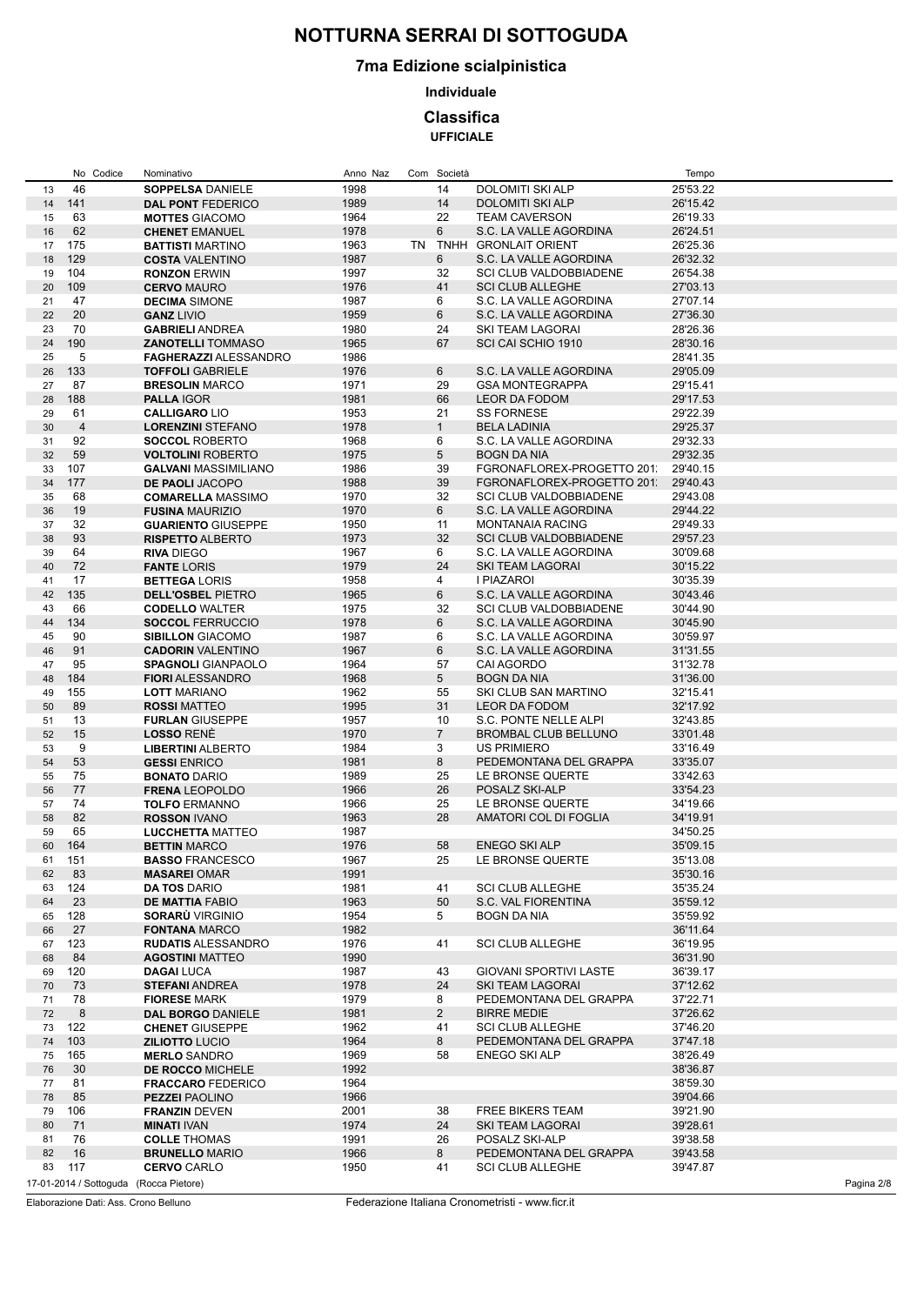## **7ma Edizione scialpinistica**

**Individuale**

### **Classifica**

**UFFICIALE**

|                      |                | No Codice              | Nominativo                 | Anno Naz | Com Società    |                                   | Tempo      |            |
|----------------------|----------------|------------------------|----------------------------|----------|----------------|-----------------------------------|------------|------------|
| 84                   | 36             |                        | <b>BARZON ANDREA</b>       | 1974     | 6              | S.C. LA VALLE AGORDINA            | 40'10.64   |            |
| 85                   | 86             |                        | <b>PEZZEI STEFANO</b>      | 1988     |                |                                   | 40'33.89   |            |
| 86                   | 44             |                        | <b>D'AGOSTIN DEVIS</b>     | 1993     | 16             | <b>GRUPPOALPINISTICODUEMILAVE</b> | 40'49.51   |            |
| 87                   | 26             |                        | <b>AGOSTINI ROBERTO</b>    | 1963     | 50             | S.C. VAL FIORENTINA               | 41'41.76   |            |
| 88                   | 174            |                        | <b>CONEDERA TIZIANO</b>    | 1968     |                |                                   | 42'05.97   |            |
| 89                   | 110            |                        | <b>BUDEL ENRICO</b>        | 1981     |                |                                   | 42'10.21   |            |
| 90                   | 126            |                        | <b>TRICHES ENRICO</b>      | 1974     |                |                                   | 42'26.79   |            |
| 91                   | $\overline{7}$ |                        | <b>VITTADELLO ANDREA</b>   | 1966     |                |                                   | 43'17.76   |            |
| 92                   | 115            |                        | <b>BELLUCCO DAVIDE</b>     | 1963     | 42             | <b>CAI DI PADOVA</b>              | 44'12.33   |            |
| 93                   | 111            |                        | <b>ZAMBON ANDREA</b>       | 1981     |                |                                   | 45'17.19   |            |
| 94                   | 42             |                        | <b>BACCHIA PIERANTONIO</b> | 1955     | 16             | <b>GRUPPOALPINISTICODUEMILAVE</b> | 45'46.33   |            |
| 95                   | 166            |                        | <b>TONET WALTER</b>        | 1954     |                |                                   | 46'31.02   |            |
| 96                   | 116            |                        | <b>GOTTER FRANCESCO</b>    | 1957     | 42             | CAI DI PADOVA                     | 46'51.58   |            |
| 97                   | 25             |                        | <b>DE RIVA VANIO</b>       | 1969     | 50             | S.C. VAL FIORENTINA               | 47'12.32   |            |
| 98                   | 181            |                        | <b>LANCEDELLI ALBERTO</b>  | 1966     | 60             | <b>CAI CORTINA</b>                | 47'45.01   |            |
| 99                   | 152            |                        | <b>CHENET PIELUIGI</b>     | 1965     | 25             | LE BRONSE QUERTE                  | 48'29.06   |            |
| 100                  | 24             |                        | <b>BERNARDI FRIDOLINO</b>  | 1959     | 50             | S.C. VAL FIORENTINA               | 48'42.11   |            |
|                      |                |                        |                            |          | $\mathbf{1}$   |                                   |            |            |
| 101                  | $\overline{1}$ |                        | <b>LORENZINI TOMMASO</b>   | 2005     |                | <b>BELA LADINIA</b>               | 48'47.89   |            |
| 102                  | 6              |                        | <b>LIBRALON GIORGIO</b>    | 1974     |                |                                   | 52'02.38   |            |
| 103                  | 119            |                        | <b>BRUNELLO ANDREA</b>     | 1968     |                |                                   | 52'48.11   |            |
| 104                  | 118            |                        | <b>ANTONELLO FABIO</b>     | 1969     |                |                                   | 52'48.86   |            |
| 105                  | $\overline{2}$ |                        | <b>LORENZI ANGELO</b>      | 1948     | $\mathbf{1}$   | <b>BELA LADINIA</b>               | 1:00'35.12 |            |
| 106                  | 45             |                        | <b>ZANETTE GIOVANNI</b>    | 1956     |                |                                   | 1:01'04.49 |            |
| 107                  | 33             |                        | <b>PESCE MORENO</b>        | 1975     | 5              | <b>BOGN DA NIA</b>                | 1:01'12.23 |            |
|                      |                |                        |                            |          |                |                                   |            |            |
| <b>ISCRITTI: 159</b> |                |                        |                            |          |                |                                   |            |            |
|                      |                |                        |                            |          |                |                                   |            |            |
| NON PARTITI: 52      |                |                        |                            |          |                |                                   |            |            |
|                      | 10             |                        | <b>MANFROI TIZIANO</b>     | 1969     | 4              | I PIAZAROI                        |            |            |
|                      | 11             |                        | <b>ZORZI SILVANO</b>       | 1958     | 5              | <b>BOGN DA NIA</b>                |            |            |
|                      | 12             |                        | <b>ZANIN DANIELE</b>       | 1983     | 6              | S.C. LA VALLE AGORDINA            |            |            |
|                      | 22             |                        | <b>FOSSEN LORIS</b>        | 1972     | 6              | S.C. LA VALLE AGORDINA            |            |            |
|                      | 29             |                        | <b>MORETTI IGOR</b>        | 1992     |                |                                   |            |            |
|                      | 31             |                        | <b>ZUS CRISTIAN</b>        | 1992     |                |                                   |            |            |
|                      | 34             |                        | <b>ZANNONI ROBERTO</b>     | 1956     | 12             | SPORTIVAMENTE BELLUNO             |            |            |
|                      | 35             |                        | <b>ZASSO DEVIS</b>         | 1982     | 6              | S.C. LA VALLE AGORDINA            |            |            |
|                      | 38             |                        | <b>MARCHESIN MATTEO</b>    | 1976     | 13             | SOCCORSO ALPINO                   |            |            |
|                      | 39             |                        | <b>CORAZZA MIRKO</b>       | 2000     | 14             | <b>DOLOMITI SKI ALP</b>           |            |            |
|                      | 41             |                        | <b>MASOCH OMAR</b>         | 1984     | 15             | <b>GOSALDO</b>                    |            |            |
|                      | 49             |                        | <b>DE MARIA PAOLO</b>      | 1971     | 14             | <b>DOLOMITI SKI ALP</b>           |            |            |
|                      | 51             |                        | <b>SAGUI ALFREDO</b>       | 1970     | 18             | SCI CLUB ZOPPĖ                    |            |            |
|                      |                |                        |                            |          |                |                                   |            |            |
|                      | 52             |                        | <b>POMPANIN ROMANO</b>     | 1968     | 18             | <b>SCI CLUB ZOPPÉ</b>             |            |            |
|                      | 56             |                        | <b>DAL COL PIERLUIGI</b>   | 1974     | 19             | <b>SCI CLUB CIBIANA</b>           |            |            |
|                      | 67             |                        | <b>GERONAZZO ANDREA</b>    | 1975     | 32             | <b>SCI CLUB VALDOBBIADENE</b>     |            |            |
|                      | 69             |                        | <b>CAGANTI ROBERTO</b>     | 1973     |                |                                   |            |            |
|                      | 79             |                        | <b>ZANIN ADRIANO</b>       | 1968     | 27             | ZON TE CADIN                      |            |            |
|                      | 80             |                        | <b>SEGHIZZI MASSIMO</b>    | 1967     | 19             | <b>SCI CLUB CIBIANA</b>           |            |            |
|                      | 99             |                        | <b>COSTA ELIA</b>          | 1985     | 35             | T-REX ZOLDO                       |            |            |
|                      | 100            |                        | <b>COLUSSI DENIS</b>       | 1986     | 35             | T-REX ZOLDO                       |            |            |
|                      | 102            |                        | <b>FRANZIN MICHELE</b>     | 1973     | 38             | <b>FREE BIKERS TEAM</b>           |            |            |
|                      | 108            |                        | DE NENNO REMO              | 1954     | 27             | ZON TE CADIN                      |            |            |
|                      | 113            |                        | <b>DE TONI OTELLO</b>      | 1973     | 41             | <b>SCI CLUB ALLEGHE</b>           |            |            |
|                      | 114            |                        | <b>FARENZENA BRUNO</b>     | 1964     | 6              | S.C. LA VALLE AGORDINA            |            |            |
|                      | 121            |                        | <b>SOPPERA EFREM</b>       | 1982     |                |                                   |            |            |
|                      | 125            |                        | <b>BELLENZIER WALTER</b>   | 1967     | 41             | <b>SCI CLUB ALLEGHE</b>           |            |            |
|                      | 127            |                        | <b>ZANELLA DARIO</b>       | 1972     |                |                                   |            |            |
|                      | 130            |                        | <b>DE BIASI MARCO</b>      | 1961     | 51             | <b>SCHETTINO BOYS</b>             |            |            |
|                      | 132            |                        | <b>FRIZ DANIELE</b>        | 1973     | 6              | S.C. LA VALLE AGORDINA            |            |            |
|                      | 136            |                        | <b>SCOLA DANILO</b>        | 1968     | 6              | S.C. LA VALLE AGORDINA            |            |            |
|                      | 138            |                        | <b>FRIZ ROBERTO</b>        | 1971     | 6              | S.C. LA VALLE AGORDINA            |            |            |
|                      | 140            |                        | <b>ZASSO FULVIO</b>        | 1974     | 52             | <b>CAI FELTRE</b>                 |            |            |
|                      | 142            |                        | <b>BARATTIN RAUL</b>       | 1970     | 14             | DOLOMITI SKI ALP                  |            |            |
|                      | 145            |                        | <b>GAZ NICOLA</b>          | 1972     | 41             | <b>SCI CLUB ALLEGHE</b>           |            |            |
|                      | 148            |                        | <b>LOSSO ROLANDO</b>       | 1965     | 4              | I PIAZAROI                        |            |            |
|                      | 149            |                        | <b>BRUNET MARIO</b>        | 1966     | $\overline{4}$ | I PIAZAROI                        |            |            |
|                      | 150            |                        | <b>SAGUI OTELLO</b>        | 1967     | 18             | SCI CLUB ZOPPĖ                    |            |            |
|                      | 154            |                        | <b>GASPARI GIOVANNI</b>    | 1978     |                |                                   |            |            |
|                      | 156            |                        | <b>DE TONI RICCARDO</b>    | 1976     | 41             | <b>SCI CLUB ALLEGHE</b>           |            |            |
|                      | 157            |                        | <b>RIZZARDINI ANDREA</b>   | 1986     | 35             | T-REX ZOLDO                       |            |            |
|                      | 159            |                        | DA ZANCHE STEFANO          | 1972     | 15             | GOSALDO                           |            |            |
|                      | 160            |                        | <b>MARCON DENIS</b>        | 1979     | 15             | <b>GOSALDO</b>                    |            |            |
|                      |                | 17-01-2014 / Sottoguda | (Rocca Pietore)            |          |                |                                   |            | Pagina 3/8 |
|                      |                |                        |                            |          |                |                                   |            |            |

Elaborazione Dati: Ass. Crono Belluno

Federazione Italiana Cronometristi - www.ficr.it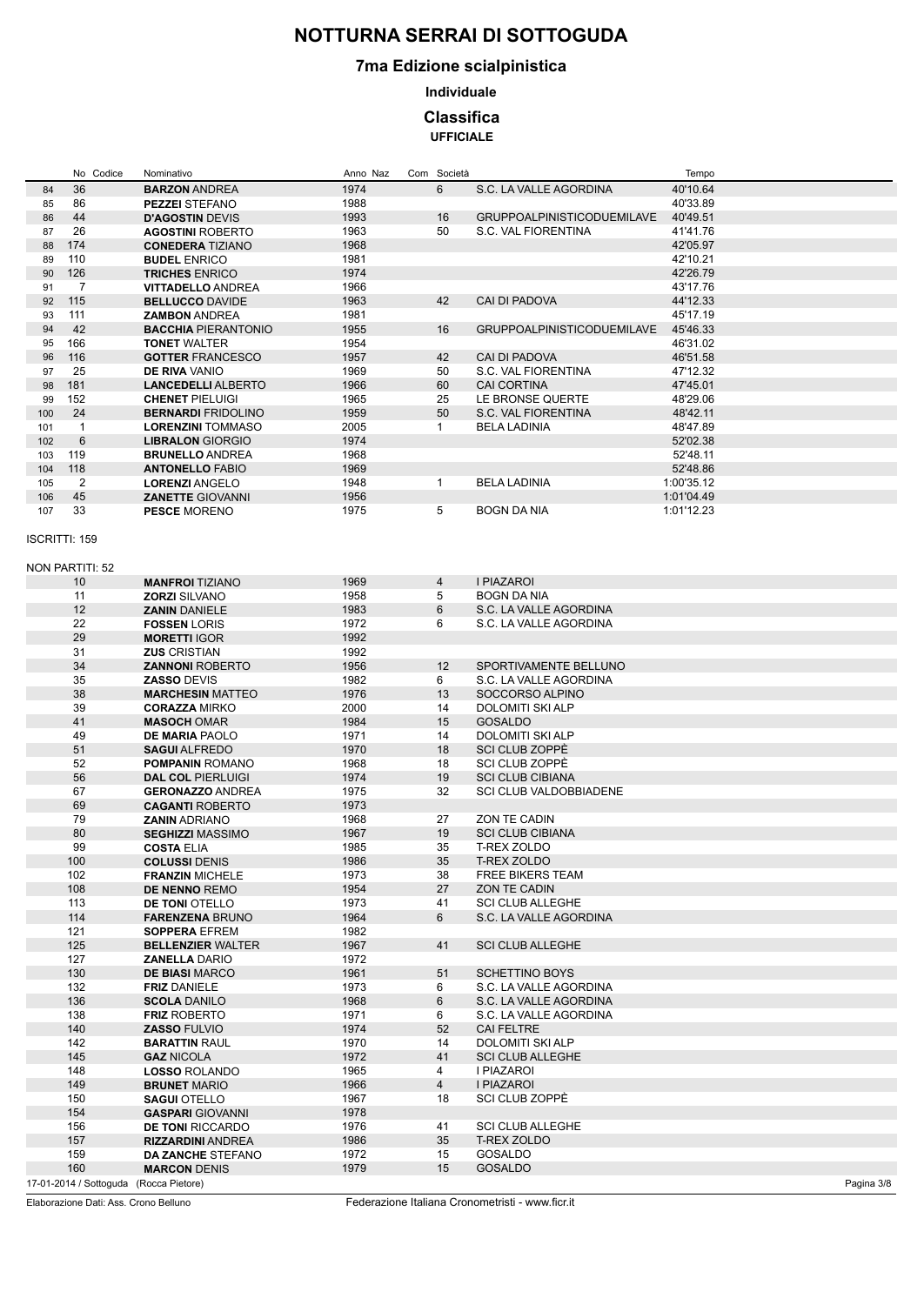### **7ma Edizione scialpinistica**

**Individuale**

**Classifica**

**UFFICIALE**

| No Codice                    | Nominativo                                     | Anno Naz         | Com Società    |                                    | Tempo    |
|------------------------------|------------------------------------------------|------------------|----------------|------------------------------------|----------|
| 169                          | <b>IAGHER SIMONE</b>                           | 1991             | $\overline{4}$ | I PIAZAROI                         |          |
| 170                          | <b>CONEDERA PIERLUIGI</b>                      | 1968             | 6              | S.C. LA VALLE AGORDINA             |          |
| 171                          | <b>VEDANA ENZO</b>                             | 1974             | 6              | S.C. LA VALLE AGORDINA             |          |
| 172                          | <b>GNEC BRUNO</b>                              | 1964             | 6              | S.C. LA VALLE AGORDINA             |          |
| 178                          | <b>PIZZOLOTTO IVAN</b>                         | 1974             | 59             | <b>SKI SCARSI</b>                  |          |
| 179                          | <b>ZAMBELLI MICHELE</b>                        | 1973             | 59             | <b>SKI SCARSI</b>                  |          |
| 182<br>183                   | <b>ZANON CARLO</b><br><b>LACEDELLI MASSIMO</b> | 1961             | 61<br>60       | A.S. CAURIOL<br><b>CAI CORTINA</b> |          |
| 185                          | <b>LACEDELLI ROBERTO</b>                       | 1969<br>1967     | 60             | <b>CAI CORTINA</b>                 |          |
| NON ARRIVATI: 0              |                                                |                  |                |                                    |          |
| SQUALIFICATI: 0              |                                                |                  |                |                                    |          |
|                              |                                                |                  |                | <b>SUPERESORDIENTI MASCHILE</b>    |          |
| No Codice                    | Nominativo                                     | Anno Naz         | Com Società    |                                    | Tempo    |
| $\mathbf{1}$<br>$\mathbf{1}$ | <b>LORENZINI TOMMASO</b>                       | 2005             | $\mathbf{1}$   | <b>BELA LADINIA</b>                | 48'47.89 |
| <b>ISCRITTI: 1</b>           |                                                |                  |                |                                    |          |
| NON PARTITI: 0               |                                                |                  |                |                                    |          |
| NON ARRIVATI: 0              |                                                |                  |                |                                    |          |
| SQUALIFICATI: 0              |                                                |                  |                |                                    |          |
|                              |                                                |                  |                | <b>ESORDIENTI MASCHILE</b>         |          |
| No Codice                    | Nominativo                                     | Anno Naz         | Com Società    |                                    | Tempo    |
| 1 106                        | <b>FRANZIN DEVEN</b>                           | 2001             | 38             | <b>FREE BIKERS TEAM</b>            | 39'21.90 |
|                              |                                                |                  |                |                                    |          |
| <b>ISCRITTI: 2</b>           |                                                |                  |                |                                    |          |
| NON PARTITI: 1<br>39         | <b>CORAZZA MIRKO</b>                           | 2000             | 14             | <b>DOLOMITI SKI ALP</b>            |          |
| NON ARRIVATI: 0              |                                                |                  |                |                                    |          |
| SQUALIFICATI: 0              |                                                |                  |                |                                    |          |
|                              |                                                |                  |                | <b>CADETTI FEMMINILE</b>           |          |
| No Codice                    | Nominativo                                     | Anno Naz         | Com Società    |                                    | Tempo    |
| 54<br>$\mathbf{1}$           | <b>CORAZZA LAURA</b>                           | 1997             | 14             | <b>DOLOMITI SKI ALP</b>            | 29'47.04 |
|                              |                                                |                  |                |                                    |          |
| <b>ISCRITTI: 1</b>           |                                                |                  |                |                                    |          |
| NON PARTITI: 0               |                                                |                  |                |                                    |          |
| NON ARRIVATI: 0              |                                                |                  |                |                                    |          |
| SQUALIFICATI: 0              |                                                |                  |                |                                    |          |
|                              |                                                |                  |                | <b>CADETTI MASCHILE</b>            |          |
| No Codice                    | Nominativo                                     |                  | Com Società    |                                    | Tempo    |
| 46<br>$\mathbf{1}$           | <b>SOPPELSA DANIELE</b>                        | Anno Naz<br>1998 | 14             | <b>DOLOMITI SKI ALP</b>            | 25'53.22 |
| 2 104                        | <b>RONZON ERWIN</b>                            | 1997             | 32             | SCI CLUB VALDOBBIADENE             | 26'54.38 |
| <b>ISCRITTI: 2</b>           |                                                |                  |                |                                    |          |
| NON PARTITI: 0               |                                                |                  |                |                                    |          |
| NON ARRIVATI: 0              |                                                |                  |                |                                    |          |
| SQUALIFICATI: 0              |                                                |                  |                | <b>JUNIORES (FEMMINILE)</b>        |          |
|                              |                                                |                  |                |                                    |          |
| No Codice                    | Nominativo                                     | Anno Naz         | Com Società    |                                    | Tempo    |
| 1 176                        | <b>BATTISTI CATERINA</b>                       | 1996             |                | TN TNHH GRONLAIT ORIENT            | 47'18.88 |
| <b>ISCRITTI: 1</b>           |                                                |                  |                |                                    |          |

#### 17-01-2014 / Sottoguda (Rocca Pietore)

Elaborazione Dati: Ass. Crono Belluno

Pagina 4/8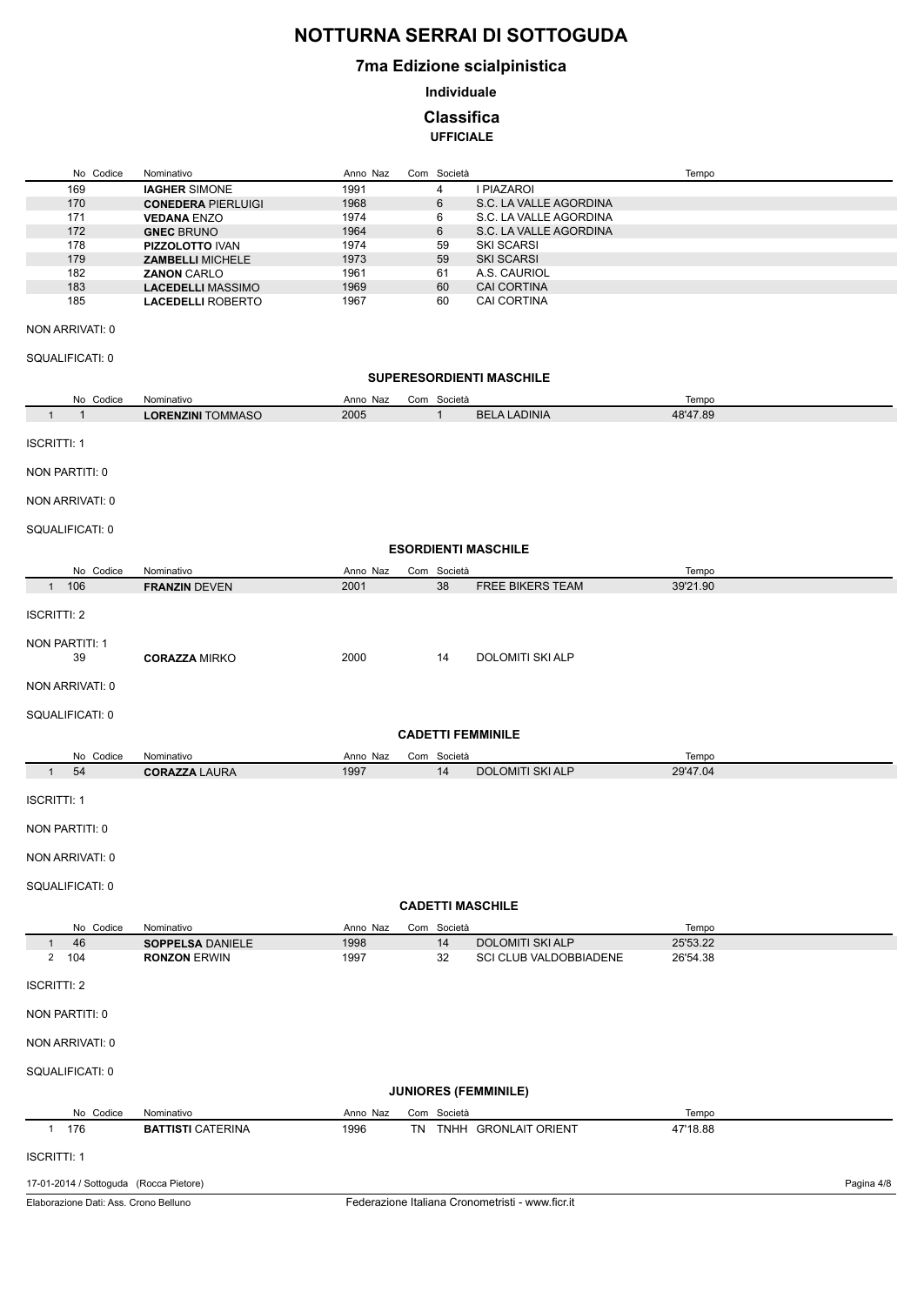### **7ma Edizione scialpinistica**

**Individuale**

### **Classifica**

**UFFICIALE**

|                     | No Codice             | Nominativo                                     | Anno Naz     |    | Com Società       |                                          | Tempo                |  |
|---------------------|-----------------------|------------------------------------------------|--------------|----|-------------------|------------------------------------------|----------------------|--|
|                     | NON PARTITI: 0        |                                                |              |    |                   |                                          |                      |  |
|                     | NON ARRIVATI: 0       |                                                |              |    |                   |                                          |                      |  |
|                     |                       |                                                |              |    |                   |                                          |                      |  |
|                     | SQUALIFICATI: 0       |                                                |              |    |                   |                                          |                      |  |
|                     |                       |                                                |              |    |                   | <b>JUNIORES (MASCHILE)</b>               |                      |  |
|                     | No Codice             | Nominativo                                     | Anno Naz     |    | Com Società       |                                          | Tempo                |  |
| $\mathbf{1}$        | 89                    | <b>ROSSI MATTEO</b>                            | 1995         |    | 31                | LEOR DA FODOM                            | 32'17.92             |  |
| <b>ISCRITTI: 1</b>  |                       |                                                |              |    |                   |                                          |                      |  |
|                     | NON PARTITI: 0        |                                                |              |    |                   |                                          |                      |  |
|                     | NON ARRIVATI: 0       |                                                |              |    |                   |                                          |                      |  |
|                     | SQUALIFICATI: 0       |                                                |              |    |                   |                                          |                      |  |
|                     |                       |                                                |              |    |                   | <b>SENIORES (FEMMINILE)</b>              |                      |  |
|                     | No Codice             | Nominativo                                     | Anno Naz     |    | Com Società       |                                          | Tempo                |  |
| $\mathbf{1}$        | 173                   | <b>SECCO ROBERTA</b>                           | 1964         |    | 55                | SKI CLUB SAN MARTINO                     | 30'05.71             |  |
| $\overline{2}$      | 94                    | <b>MOLIN ALESSIA</b>                           | 1972         |    | 14                | <b>DOLOMITI SKI ALP</b>                  | 31'46.35             |  |
| 3                   | 105                   | <b>SAVARIS ILARIA</b>                          | 1980         |    | 38                | <b>FREE BIKERS TEAM</b>                  | 32'21.60             |  |
| 4                   | 101                   | <b>FAGHERAZZI IRENE</b>                        | 1988         |    | 32                | <b>SCI CLUB VALDOBBIADENE</b>            | 32'38.79             |  |
| 5                   | 146                   | <b>MIATELLO DANIELA</b>                        | 1966         |    | 53                | ATLETICA TRICHIANA                       | 35'42.47             |  |
| 6                   | 48                    | <b>ZANETEL ANNALISA</b>                        | 1976         |    | $\overline{4}$    | <b>I PIAZAROI</b>                        | 35'52.64             |  |
| $\overline{7}$      | 137                   | <b>TODESCO MONICA</b>                          | 1986         |    | 6                 | S.C. LA VALLE AGORDINA                   | 36'47.58             |  |
| 8                   | 57                    | <b>RUDATIS RITA</b>                            | 1968         |    |                   |                                          | 38'26.84             |  |
| 9                   | 88                    | <b>ROSA LARA</b>                               | 1974         |    | 25                | LE BRONSE QUERTE                         | 38'46.80             |  |
| 10                  | 18                    | <b>PILAT VIVIANA</b>                           | 1967         |    | 6<br>$\mathbf{1}$ | S.C. LA VALLE AGORDINA                   | 38'51.03             |  |
| 11<br>12            | 3<br>97               | <b>LORENZI LUANA</b><br><b>LUCIANI FABIANA</b> | 1985<br>1963 |    | 57                | <b>BELA LADINIA</b><br><b>CAI AGORDO</b> | 39'33.10<br>40'31.35 |  |
| 13                  | 168                   | <b>PLOTTEGHER ANGELA</b>                       | 1967         |    |                   | TN TNHH GRONLAIT ORIENT                  | 40'51.23             |  |
| 14                  | 187                   | <b>BOZZOLA STEFANIA</b>                        | 1971         |    | 60                | <b>CAI CORTINA</b>                       | 42'23.70             |  |
| 15                  | 28                    | <b>MINELLA DANIELA</b>                         | 1987         |    |                   |                                          | 51'24.37             |  |
| 16                  | 161                   | <b>GALVANI HELGA</b>                           | 1974         |    | 58                | <b>ENEGO SKI ALP</b>                     | 51'48.63             |  |
|                     | 162                   | <b>BETTIN MANOLA</b>                           | 1978         |    | 58                | <b>ENEGO SKI ALP</b>                     | 51'48.63             |  |
| 18                  | 60                    | <b>MENARDI LUISA</b>                           | 1964         |    | 21                | <b>SS FORNESE</b>                        | 54'35.00             |  |
| 19                  | 112                   | <b>CARNIEL LAURA</b>                           | 1982         |    |                   |                                          | 58'16.19             |  |
| <b>ISCRITTI: 25</b> |                       |                                                |              |    |                   |                                          |                      |  |
|                     | <b>NON PARTITI: 6</b> |                                                |              |    |                   |                                          |                      |  |
|                     | 37                    | <b>CAMPO KATIA</b>                             | 1977         |    | 14                | <b>DOLOMITI SKI ALP</b>                  |                      |  |
|                     | 40                    | <b>LAZZARIN MARTA</b>                          | 1993         |    | 14                | DOLOMITI SKI ALP                         |                      |  |
|                     | 50                    | <b>SAGUI SABRINA</b>                           | 1971         |    | 18                | <b>SCI CLUB ZOPPE</b>                    |                      |  |
|                     | 139                   | <b>COSSALTER MANUELA</b>                       | 1971         |    | 52                | <b>CAI FELTRE</b>                        |                      |  |
|                     | 143                   | <b>DE MARCO BARBARA</b>                        | 1977         |    | 6                 | S.C. LA VALLE AGORDINA                   |                      |  |
|                     | 153                   | <b>PIZZUTTO CRISTINA</b>                       | 1986         |    |                   |                                          |                      |  |
|                     | NON ARRIVATI: 0       |                                                |              |    |                   |                                          |                      |  |
|                     | SQUALIFICATI: 0       |                                                |              |    |                   |                                          |                      |  |
|                     |                       |                                                |              |    |                   | <b>SENIORES (MASCHILE)</b>               |                      |  |
|                     | No Codice             | Nominativo                                     | Anno Naz     |    | Com Società       |                                          | Tempo                |  |
|                     | 147                   |                                                | 1987         |    | 14                |                                          |                      |  |
| 1<br>$\overline{2}$ | 167                   | <b>FRESCURA ENRICO</b><br><b>MOLIN IVANO</b>   | 1973         | VE | BL66              | DOLOMITI SKI ALP<br><b>SC AURONZO</b>    | 21'45.19<br>22'49.50 |  |
| 3                   | 96                    | <b>PIEMONTESE GIUSEPPE</b>                     | 1981         |    |                   |                                          | 23'06.77             |  |
| 4                   | 189                   | <b>FARENZENA FRANCESCO</b>                     | 1985         |    | 6                 | S.C. LA VALLE AGORDINA                   | 23'29.48             |  |
| 5                   | 144                   | <b>MANFROI SIMONE</b>                          | 1990         |    | 5                 | <b>BOGN DA NIA</b>                       | 23'39.65             |  |
| 6                   | 55                    | <b>CORAZZA GERMANO</b>                         | 1972         |    | 14                | DOLOMITI SKI ALP                         | 24'32.22             |  |
| $\overline{7}$      | 58                    | <b>NART MORENO</b>                             | 1966         |    | 20                | <b>CAURIOL</b>                           | 24'39.72             |  |
| 8                   | 191                   | <b>DE ZAIACOMO RENZO</b>                       | 1976         |    | 6                 | S.C. LA VALLE AGORDINA                   | 24'54.60             |  |
| $\boldsymbol{9}$    | 43                    | <b>BRISTOT STEFANO</b>                         | 1984         |    | 14                | <b>DOLOMITI SKI ALP</b>                  | 25'05.57             |  |
| 10                  | 158                   | <b>SEGATO ALESSANDRO</b>                       | 1990         |    | 14                | DOLOMITI SKI ALP                         | 25'27.59             |  |
| 11                  | 131                   | <b>LONGHINO WALTER</b>                         | 1963         |    |                   |                                          | 25'40.10             |  |
| 12                  | 141                   | <b>DAL PONT FEDERICO</b>                       | 1989         |    | 14                | DOLOMITI SKI ALP                         | 26'15.42             |  |
| 13                  | 63                    | <b>MOTTES GIACOMO</b>                          | 1964         |    | 22                | <b>TEAM CAVERSON</b>                     | 26'19.33             |  |

17-01-2014 / Sottoguda (Rocca Pietore)

Elaborazione Dati: Ass. Crono Belluno

Federazione Italiana Cronometristi - www.ficr.it

Pagina 5/8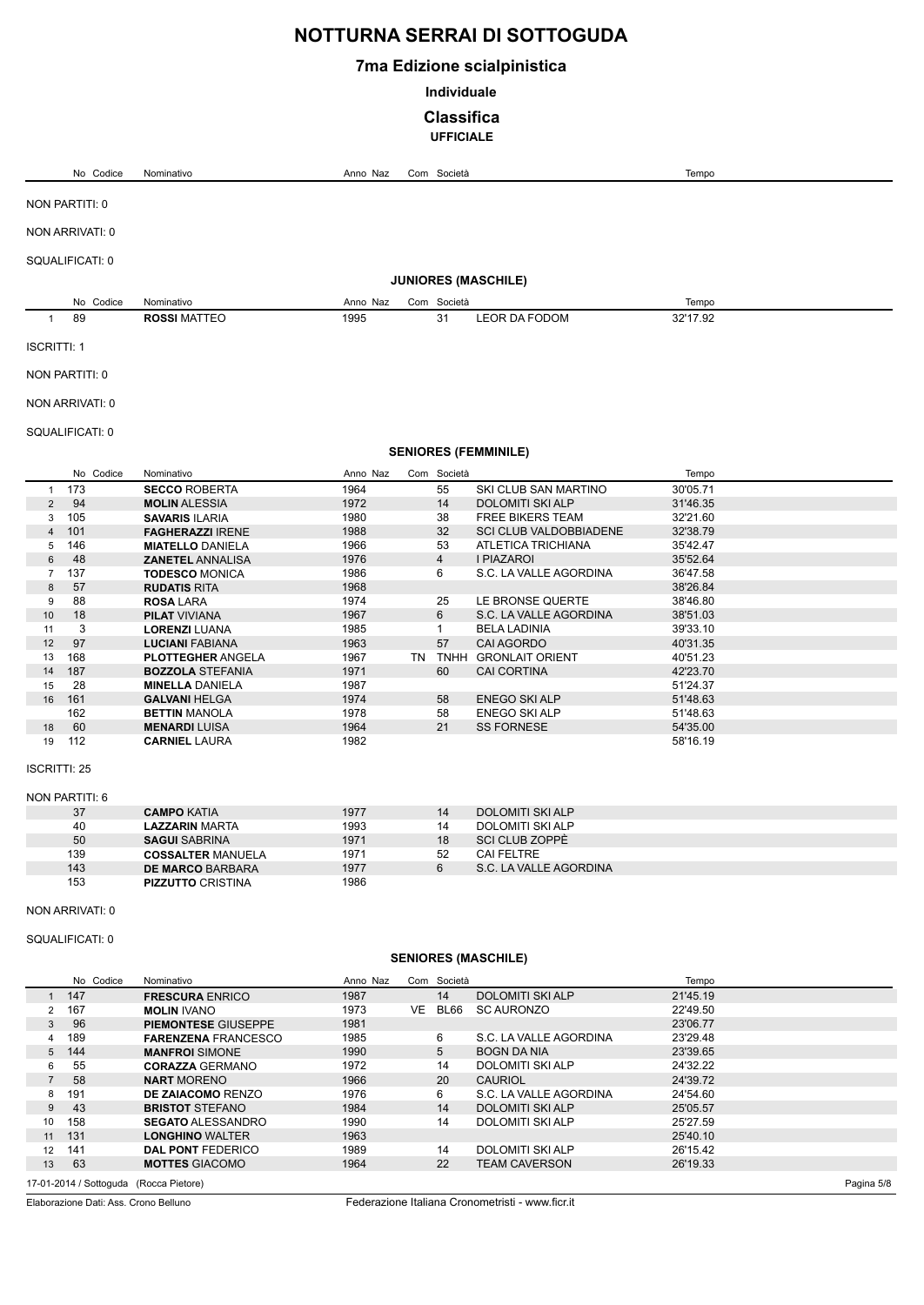### **7ma Edizione scialpinistica**

**Individuale**

**Classifica**

**UFFICIALE**

|          | No Codice                              | Nominativo                                      | Anno Naz | Com Società     |                                   | Tempo      |
|----------|----------------------------------------|-------------------------------------------------|----------|-----------------|-----------------------------------|------------|
| 14       | 62                                     | <b>CHENET EMANUEL</b>                           | 1978     | 6               | S.C. LA VALLE AGORDINA            | 26'24.51   |
| 15       | 175                                    | <b>BATTISTI MARTINO</b>                         | 1963     |                 | TN TNHH GRONLAIT ORIENT           | 26'25.36   |
| 16       | 129                                    | <b>COSTA VALENTINO</b>                          | 1987     | 6               | S.C. LA VALLE AGORDINA            | 26'32.32   |
| 17       | 109                                    | <b>CERVO MAURO</b>                              | 1976     | 41              | <b>SCI CLUB ALLEGHE</b>           | 27'03.13   |
| 18       | 47                                     | <b>DECIMA SIMONE</b>                            | 1987     | 6               | S.C. LA VALLE AGORDINA            | 27'07.14   |
| 19       | 70                                     | <b>GABRIELI ANDREA</b>                          | 1980     | 24              | SKI TEAM LAGORAI                  | 28'26.36   |
| 20       | 190                                    | <b>ZANOTELLI TOMMASO</b>                        | 1965     | 67              | SCI CAI SCHIO 1910                | 28'30.16   |
| 21       | 5                                      | <b>FAGHERAZZI ALESSANDRO</b>                    | 1986     |                 |                                   | 28'41.35   |
| 22       | 133                                    | <b>TOFFOLI GABRIELE</b>                         | 1976     | 6               | S.C. LA VALLE AGORDINA            | 29'05.09   |
| 23       | 87                                     | <b>BRESOLIN MARCO</b>                           | 1971     | 29              | <b>GSA MONTEGRAPPA</b>            | 29'15.41   |
| 24       | 188                                    | <b>PALLA IGOR</b>                               | 1981     | 66              | LEOR DA FODOM                     | 29'17.53   |
| 25       | $\overline{4}$                         | <b>LORENZINI STEFANO</b>                        | 1978     | $\mathbf{1}$    | <b>BELA LADINIA</b>               | 29'25.37   |
| 26       | 92                                     | <b>SOCCOL ROBERTO</b>                           | 1968     | 6               | S.C. LA VALLE AGORDINA            | 29'32.33   |
| 27       | 59                                     | <b>VOLTOLINI ROBERTO</b>                        | 1975     | 5               | <b>BOGN DA NIA</b>                | 29'32.35   |
| 28       | 107                                    | <b>GALVANI MASSIMILIANO</b>                     | 1986     | 39              | FGRONAFLOREX-PROGETTO 201:        | 29'40.15   |
| 29       | 177                                    | DE PAOLI JACOPO                                 | 1988     | 39              | FGRONAFLOREX-PROGETTO 201         | 29'40.43   |
| 30       | 68                                     | <b>COMARELLA MASSIMO</b>                        | 1970     | 32              | SCI CLUB VALDOBBIADENE            | 29'43.08   |
| 31       | 19                                     | <b>FUSINA MAURIZIO</b>                          | 1970     | $6\overline{6}$ | S.C. LA VALLE AGORDINA            | 29'44.22   |
|          | 93                                     | <b>RISPETTO ALBERTO</b>                         |          | 32              | SCI CLUB VALDOBBIADENE            |            |
| 32       | 64                                     |                                                 | 1973     | 6               |                                   | 29'57.23   |
| 33       |                                        | <b>RIVA DIEGO</b>                               | 1967     |                 | S.C. LA VALLE AGORDINA            | 30'09.68   |
| 34       | 72                                     | <b>FANTE LORIS</b>                              | 1979     | 24              | SKI TEAM LAGORAI                  | 30'15.22   |
| 35       | 135                                    | <b>DELL'OSBEL PIETRO</b>                        | 1965     | 6               | S.C. LA VALLE AGORDINA            | 30'43.46   |
| 36       | 66                                     | <b>CODELLO WALTER</b>                           | 1975     | 32              | <b>SCI CLUB VALDOBBIADENE</b>     | 30'44.90   |
| 37       | 134                                    | <b>SOCCOL FERRUCCIO</b>                         | 1978     | 6               | S.C. LA VALLE AGORDINA            | 30'45.90   |
| 38       | 90                                     | <b>SIBILLON GIACOMO</b>                         | 1987     | 6               | S.C. LA VALLE AGORDINA            | 30'59.97   |
| 39       | 91                                     | <b>CADORIN VALENTINO</b>                        | 1967     | 6               | S.C. LA VALLE AGORDINA            | 31'31.55   |
| 40       | 95                                     | <b>SPAGNOLI GIANPAOLO</b>                       | 1964     | 57              | CAI AGORDO                        | 31'32.78   |
| 41       | 184                                    | <b>FIORI ALESSANDRO</b>                         | 1968     | 5               | <b>BOGN DA NIA</b>                | 31'36.00   |
| 42       | 15                                     | <b>LOSSO RENÉ</b>                               | 1970     | $\overline{7}$  | <b>BROMBAL CLUB BELLUNO</b>       | 33'01.48   |
| 43       | 9                                      | <b>LIBERTINI ALBERTO</b>                        | 1984     | 3               | <b>US PRIMIERO</b>                | 33'16.49   |
| 44       | 53                                     | <b>GESSI ENRICO</b>                             | 1981     | 8               | PEDEMONTANA DEL GRAPPA            | 33'35.07   |
| 45       | 75                                     | <b>BONATO DARIO</b>                             | 1989     | 25              | LE BRONSE QUERTE                  | 33'42.63   |
| 46       | 77                                     | <b>FRENA LEOPOLDO</b>                           | 1966     | 26              | POSALZ SKI-ALP                    | 33'54.23   |
| 47       | 74                                     | <b>TOLFO ERMANNO</b>                            | 1966     | 25              | LE BRONSE QUERTE                  | 34'19.66   |
| 48       | 82                                     | <b>ROSSON IVANO</b>                             | 1963     | 28              | AMATORI COL DI FOGLIA             | 34'19.91   |
| 49       | 65                                     | <b>LUCCHETTA MATTEO</b>                         | 1987     |                 |                                   | 34'50.25   |
| 50       | 164                                    | <b>BETTIN MARCO</b>                             | 1976     | 58              | <b>ENEGO SKI ALP</b>              | 35'09.15   |
| 51       | 151                                    | <b>BASSO FRANCESCO</b>                          | 1967     | 25              | LE BRONSE QUERTE                  | 35'13.08   |
| 52       | 83                                     | <b>MASAREI OMAR</b>                             | 1991     |                 |                                   | 35'30.16   |
| 53       | 124                                    | <b>DA TOS DARIO</b>                             | 1981     | 41              | <b>SCI CLUB ALLEGHE</b>           | 35'35.24   |
| 54       | 23                                     | <b>DE MATTIA FABIO</b>                          | 1963     | 50              | S.C. VAL FIORENTINA               | 35'59.12   |
| 55       | 27                                     | <b>FONTANA MARCO</b>                            | 1982     |                 |                                   | 36'11.64   |
| 56       | 123                                    | <b>RUDATIS ALESSANDRO</b>                       | 1976     | 41              | <b>SCI CLUB ALLEGHE</b>           | 36'19.95   |
| 57       | 84                                     | <b>AGOSTINI MATTEO</b>                          | 1990     |                 |                                   | 36'31.90   |
| 58       | 120                                    | <b>DAGAILUCA</b>                                | 1987     | 43              | <b>GIOVANI SPORTIVI LASTE</b>     | 36'39.17   |
| 59       | 73                                     | <b>STEFANI ANDREA</b>                           | 1978     | 24              | <b>SKI TEAM LAGORAI</b>           | 37'12.62   |
| 60       | 78                                     | <b>FIORESE MARK</b>                             | 1979     | 8               | PEDEMONTANA DEL GRAPPA            | 37'22.71   |
| 61       | 8                                      | <b>DAL BORGO DANIELE</b>                        | 1981     | $\overline{2}$  | <b>BIRRE MEDIE</b>                | 37'26.62   |
| 62       | 103                                    | <b>ZILIOTTO LUCIO</b>                           | 1964     | 8               | PEDEMONTANA DEL GRAPPA            | 37'47.18   |
| 63       | 165                                    | <b>MERLO SANDRO</b>                             | 1969     | 58              | <b>ENEGO SKI ALP</b>              | 38'26.49   |
| 64       | 30                                     | <b>DE ROCCO MICHELE</b>                         | 1992     |                 |                                   | 38'36.87   |
| 65       | 81                                     | <b>FRACCARO FEDERICO</b>                        | 1964     |                 |                                   | 38'59.30   |
| 66       | 85                                     | <b>PEZZEI PAOLINO</b>                           | 1966     |                 |                                   | 39'04.66   |
| 67       | 71                                     | <b>MINATI IVAN</b>                              | 1974     | 24              | <b>SKI TEAM LAGORAI</b>           | 39'28.61   |
| 68       | 76                                     | <b>COLLE THOMAS</b>                             | 1991     | 26              | POSALZ SKI-ALP                    | 39'38.58   |
| 69       | 16                                     | <b>BRUNELLO MARIO</b>                           | 1966     | 8               | PEDEMONTANA DEL GRAPPA            | 39'43.58   |
| 70       | 36                                     | <b>BARZON ANDREA</b>                            | 1974     | 6               | S.C. LA VALLE AGORDINA            | 40'10.64   |
| 71       | 86                                     |                                                 | 1988     |                 |                                   | 40'33.89   |
| 72       | 44                                     | <b>PEZZEI STEFANO</b><br><b>D'AGOSTIN DEVIS</b> | 1993     | 16              | <b>GRUPPOALPINISTICODUEMILAVE</b> | 40'49.51   |
|          | 26                                     |                                                 |          | 50              |                                   |            |
| 73<br>74 |                                        | <b>AGOSTINI ROBERTO</b>                         | 1963     |                 | S.C. VAL FIORENTINA               | 41'41.76   |
|          | 174                                    | <b>CONEDERA TIZIANO</b>                         | 1968     |                 |                                   | 42'05.97   |
| 75       | 110                                    | <b>BUDEL ENRICO</b>                             | 1981     |                 |                                   | 42'10.21   |
| 76       | 126                                    | <b>TRICHES ENRICO</b>                           | 1974     |                 |                                   | 42'26.79   |
| 77       | $\overline{7}$                         | <b>VITTADELLO ANDREA</b>                        | 1966     |                 |                                   | 43'17.76   |
| 78       | 115                                    | <b>BELLUCCO DAVIDE</b>                          | 1963     | 42              | CAI DI PADOVA                     | 44'12.33   |
| 79       | 111                                    | <b>ZAMBON ANDREA</b>                            | 1981     |                 |                                   | 45'17.19   |
| 80       | 25                                     | <b>DE RIVA VANIO</b>                            | 1969     | 50              | S.C. VAL FIORENTINA               | 47'12.32   |
| 81       | 181                                    | <b>LANCEDELLI ALBERTO</b>                       | 1966     | 60              | <b>CAI CORTINA</b>                | 47'45.01   |
| 82       | 152                                    | <b>CHENET PIELUIGI</b>                          | 1965     | 25              | LE BRONSE QUERTE                  | 48'29.06   |
| 83       | 6                                      | <b>LIBRALON GIORGIO</b>                         | 1974     |                 |                                   | 52'02.38   |
| 84       | 119                                    | <b>BRUNELLO ANDREA</b>                          | 1968     |                 |                                   | 52'48.11   |
|          | 17-01-2014 / Sottoguda (Rocca Pietore) |                                                 |          |                 |                                   | Pagina 6/8 |

Elaborazione Dati: Ass. Crono Belluno

Federazione Italiana Cronometristi - www.ficr.it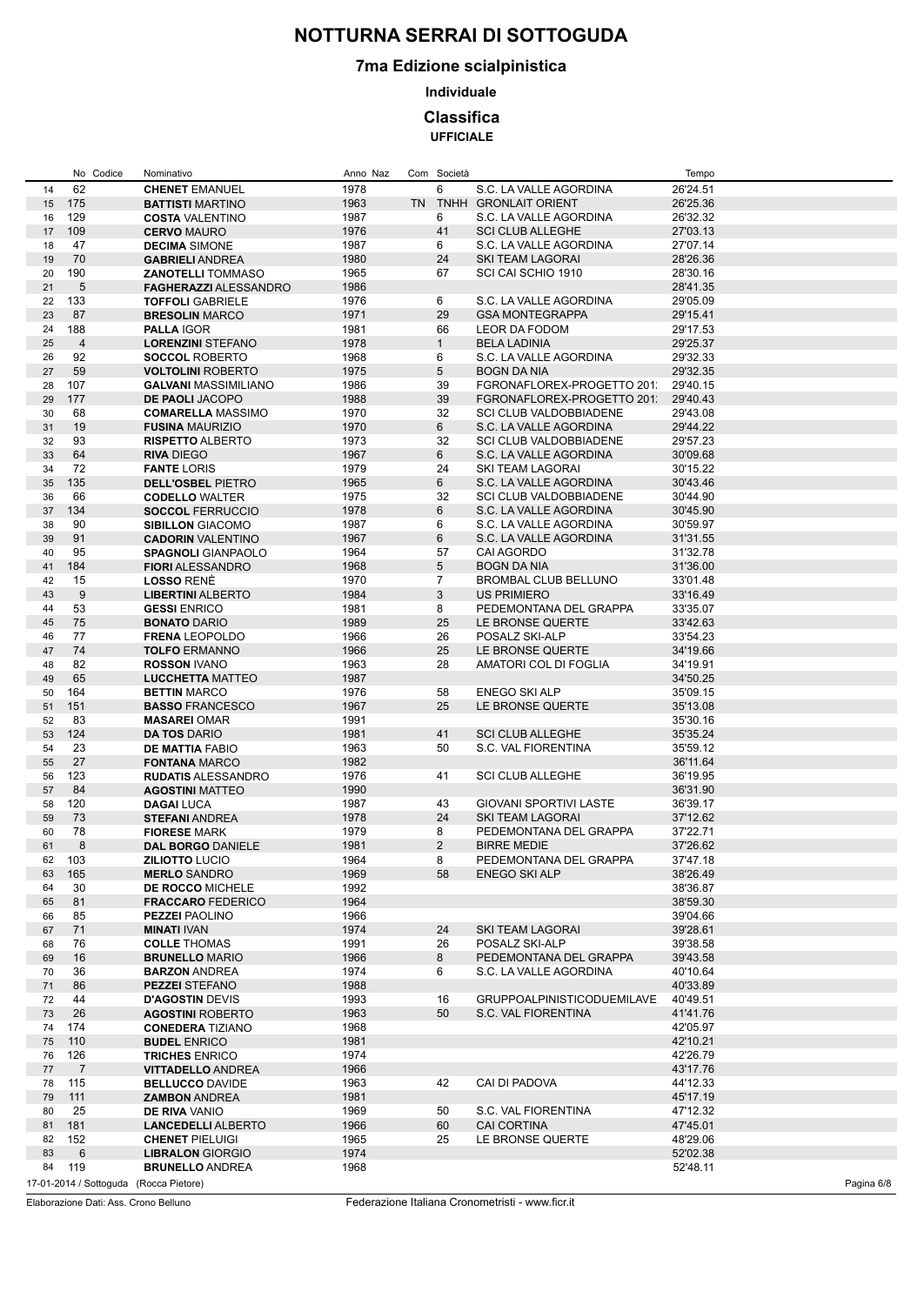### **7ma Edizione scialpinistica**

**Individuale**

### **Classifica**

**UFFICIALE**

|                      | No Codice       | Nominativo                                 | Anno Naz     | Com Società     |                         | Tempo      |
|----------------------|-----------------|--------------------------------------------|--------------|-----------------|-------------------------|------------|
| 85                   | 118             | <b>ANTONELLO FABIO</b>                     | 1969         |                 |                         | 52'48.86   |
| 86                   | 33              | <b>PESCE MORENO</b>                        | 1975         | 5               | <b>BOGN DA NIA</b>      | 1:01'12.23 |
|                      |                 |                                            |              |                 |                         |            |
| <b>ISCRITTI: 132</b> |                 |                                            |              |                 |                         |            |
|                      |                 |                                            |              |                 |                         |            |
|                      | NON PARTITI: 46 |                                            |              |                 |                         |            |
|                      | 10              | <b>MANFROI TIZIANO</b>                     | 1969         | $\overline{4}$  | I PIAZAROI              |            |
|                      | 12              | <b>ZANIN DANIELE</b>                       | 1983         | 6               | S.C. LA VALLE AGORDINA  |            |
|                      | 22              | <b>FOSSEN LORIS</b>                        | 1972         | 6               | S.C. LA VALLE AGORDINA  |            |
|                      | 29              | <b>MORETTI IGOR</b>                        | 1992         |                 |                         |            |
|                      | 31              | <b>ZUS CRISTIAN</b>                        | 1992         |                 |                         |            |
|                      | 35              | <b>ZASSO DEVIS</b>                         | 1982         | 6               | S.C. LA VALLE AGORDINA  |            |
|                      | 38              | <b>MARCHESIN MATTEO</b>                    | 1976         | 13              | SOCCORSO ALPINO         |            |
|                      | 41              | <b>MASOCH OMAR</b>                         | 1984         | 15              | GOSALDO                 |            |
|                      | 49              | <b>DE MARIA PAOLO</b>                      | 1971         | 14              | <b>DOLOMITI SKI ALP</b> |            |
|                      | 51              | <b>SAGUI ALFREDO</b>                       | 1970         | 18              | SCI CLUB ZOPPÈ          |            |
|                      | 52              | <b>POMPANIN ROMANO</b>                     | 1968         | 18              | SCI CLUB ZOPPÈ          |            |
|                      | 56              | <b>DAL COL PIERLUIGI</b>                   | 1974         | 19              | <b>SCI CLUB CIBIANA</b> |            |
|                      | 67              | <b>GERONAZZO ANDREA</b>                    | 1975         | 32              | SCI CLUB VALDOBBIADENE  |            |
|                      | 69              | <b>CAGANTI ROBERTO</b>                     | 1973         |                 |                         |            |
|                      | 79              | <b>ZANIN ADRIANO</b>                       | 1968         | 27              | <b>ZON TE CADIN</b>     |            |
|                      | 80              | <b>SEGHIZZI MASSIMO</b>                    | 1967         | 19              | <b>SCI CLUB CIBIANA</b> |            |
|                      | 99              | <b>COSTA ELIA</b>                          | 1985         | 35              | <b>T-REX ZOLDO</b>      |            |
|                      | 100             | <b>COLUSSI DENIS</b>                       | 1986         | 35              | <b>T-REX ZOLDO</b>      |            |
|                      | 102             | <b>FRANZIN MICHELE</b>                     | 1973         | 38              | <b>FREE BIKERS TEAM</b> |            |
|                      | 113             | <b>DE TONI OTELLO</b>                      | 1973         | 41              | <b>SCI CLUB ALLEGHE</b> |            |
|                      | 114             | <b>FARENZENA BRUNO</b>                     | 1964         | 6               | S.C. LA VALLE AGORDINA  |            |
|                      | 121<br>125      | <b>SOPPERA EFREM</b>                       | 1982         | 41              | <b>SCI CLUB ALLEGHE</b> |            |
|                      | 127             | <b>BELLENZIER WALTER</b>                   | 1967<br>1972 |                 |                         |            |
|                      | 132             | <b>ZANELLA DARIO</b>                       | 1973         | $6\phantom{1}6$ | S.C. LA VALLE AGORDINA  |            |
|                      | 136             | <b>FRIZ DANIELE</b><br><b>SCOLA DANILO</b> | 1968         | 6               | S.C. LA VALLE AGORDINA  |            |
|                      | 138             | <b>FRIZ ROBERTO</b>                        | 1971         | 6               | S.C. LA VALLE AGORDINA  |            |
|                      | 140             | <b>ZASSO FULVIO</b>                        | 1974         | 52              | <b>CAI FELTRE</b>       |            |
|                      | 142             | <b>BARATTIN RAUL</b>                       | 1970         | 14              | <b>DOLOMITI SKI ALP</b> |            |
|                      | 145             | <b>GAZ NICOLA</b>                          | 1972         | 41              | <b>SCI CLUB ALLEGHE</b> |            |
|                      | 148             | <b>LOSSO ROLANDO</b>                       | 1965         | $\overline{4}$  | <b>I PIAZAROI</b>       |            |
|                      | 149             | <b>BRUNET MARIO</b>                        | 1966         | $\overline{4}$  | <b>I PIAZAROI</b>       |            |
|                      | 150             | <b>SAGUI OTELLO</b>                        | 1967         | 18              | SCI CLUB ZOPPÈ          |            |
|                      | 154             | <b>GASPARI GIOVANNI</b>                    | 1978         |                 |                         |            |
|                      | 156             | <b>DE TONI RICCARDO</b>                    | 1976         | 41              | <b>SCI CLUB ALLEGHE</b> |            |
|                      | 157             | <b>RIZZARDINI ANDREA</b>                   | 1986         | 35              | T-REX ZOLDO             |            |
|                      | 159             | <b>DA ZANCHE STEFANO</b>                   | 1972         | 15              | <b>GOSALDO</b>          |            |
|                      | 160             | <b>MARCON DENIS</b>                        | 1979         | 15              | GOSALDO                 |            |
|                      | 169             | <b>IAGHER SIMONE</b>                       | 1991         | 4               | <b>I PIAZAROI</b>       |            |
|                      | 170             | <b>CONEDERA PIERLUIGI</b>                  | 1968         | 6               | S.C. LA VALLE AGORDINA  |            |
|                      | 171             | <b>VEDANA ENZO</b>                         | 1974         | 6               | S.C. LA VALLE AGORDINA  |            |
|                      | 172             | <b>GNEC BRUNO</b>                          | 1964         | 6               | S.C. LA VALLE AGORDINA  |            |
|                      | 178             | <b>PIZZOLOTTO IVAN</b>                     | 1974         | 59              | <b>SKI SCARSI</b>       |            |
|                      | 179             | <b>ZAMBELLI MICHELE</b>                    | 1973         | 59              | <b>SKI SCARSI</b>       |            |
|                      | 183             | <b>LACEDELLI MASSIMO</b>                   | 1969         | 60              | <b>CAI CORTINA</b>      |            |
|                      | 185             | <b>LACEDELLI ROBERTO</b>                   | 1967         | 60              | <b>CAI CORTINA</b>      |            |
|                      |                 |                                            |              |                 |                         |            |

#### NON ARRIVATI: 0

#### SQUALIFICATI: 0

### **OVER 50 (FEMMINILE)**

| No Codice | Nominativo                  | Anno Naz | Com | Società |                        | Tempo    |
|-----------|-----------------------------|----------|-----|---------|------------------------|----------|
| 173       | <b>SECCO ROBERTA</b>        | 1964     |     | 55      | SKI CLUB SAN MARTINO   | 30'05.71 |
| 97        | LUCIANI FABIANA             | 1963     |     | 57      | CAI AGORDO             | 40'31.35 |
| 21        | <b>TANCON DANIELA MARIA</b> | 1962     |     | 9       | <b>CANALE D'AGORDO</b> | 40'52.22 |
| 98        | <b>MAGRO ANNALISA</b>       | 1961     |     | 57      | <b>CAI AGORDO</b>      | 46'07.19 |
| 186       | <b>TISSONI ADRIA</b>        | 1962     |     | 65      | <b>SEM MILANO</b>      | 46'36.52 |
| 180       | <b>MENARDI FLORA</b>        | 1957     |     | 60      | <b>CAI CORTINA</b>     | 48'12.50 |
| 60        | <b>MENARDILUISA</b>         | 1964     |     | 21      | <b>SS FORNESE</b>      | 54'35.00 |
| 163       | <b>BETTIN FIORENZA</b>      | 1950     |     | 58      | ENEGO SKI ALP          | 55'50.79 |

ISCRITTI: 8

17-01-2014 / Sottoguda (Rocca Pietore)

Elaborazione Dati: Ass. Crono Belluno